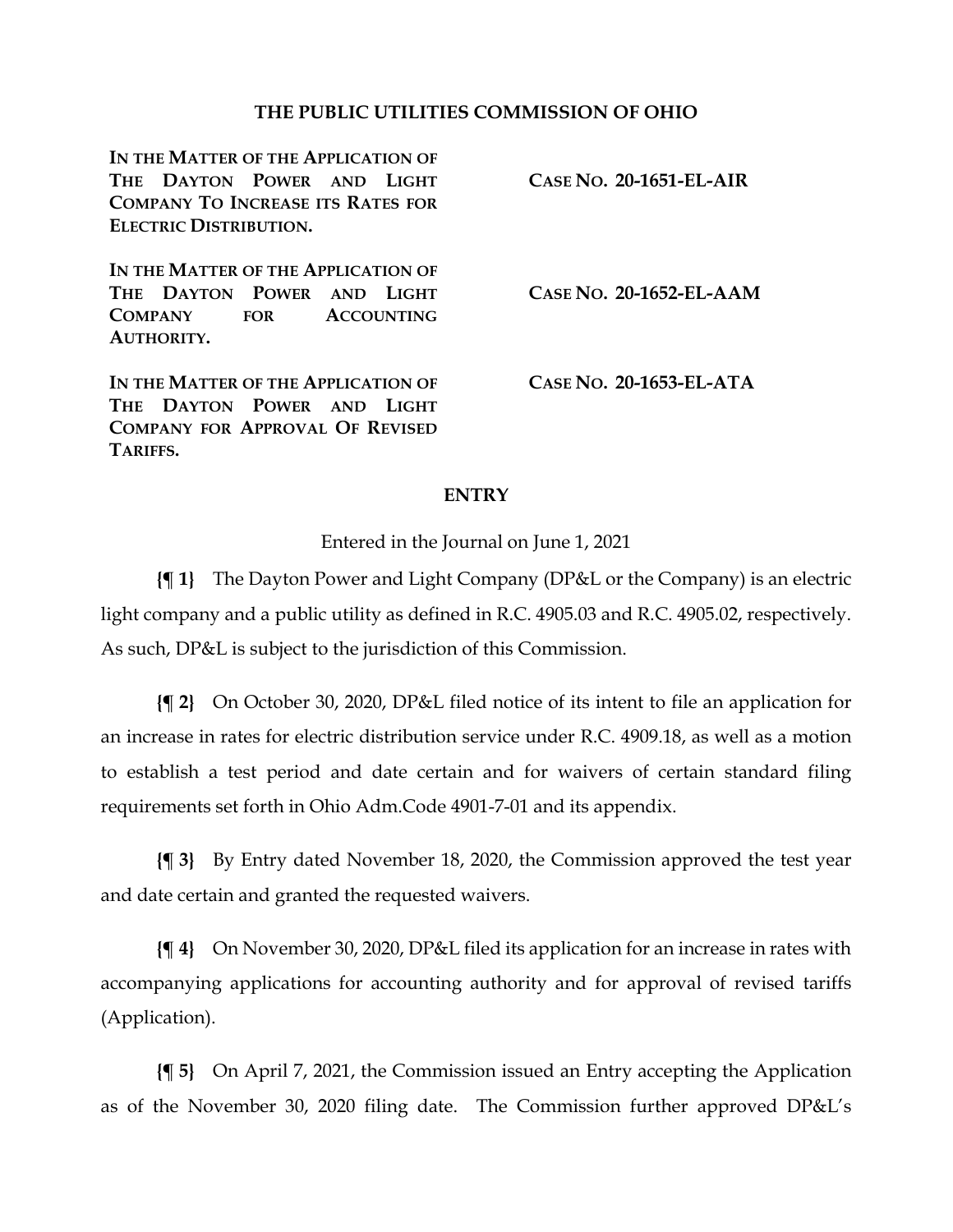proposed notice for publication and instructed the Company to begin publication of the newspaper notice, pursuant to R.C. 4909.19, within 30 days of the Entry. Additionally, the Commission approved twelve pending motions to intervene.

**{¶ 6}** On April 19, 2021, the Company filed a motion to modify the newspaper notice and for an extension of time along with a request for an expedited ruling. The motion sought permission to use a proposed amended notice (Amended Notice) in place of the newspaper notice approved in, and directed to be published by, the Commission's April 7, 2021 Entry. The Company further sought an extension of time to begin publishing the Amended Notice.

**{¶ 7}** By Entry dated April 29, 2021, the attorney examiner granted DP&L's motion and directed the Company to begin publication of the Amended Notice on or before May 21, 2021. The Entry also granted four motions to intervene filed between March 26, 2021, and April 1, 2021.

**{¶ 8}** On May 5, 2021, ChargePoint, Inc. (ChargePoint) filed a motion to intervene pursuant to R.C. 4903.221 and Ohio Adm.Code 4901-1-11. No party has opposed the motion. Upon review, the attorney examiner finds that ChargePoint has demonstrated that it has a real and substantial interest in the proceeding, which interest is not adequately represented by any other party, and that its participation will not cause prejudice or undue delay. Thus, the attorney examiner finds that the motion is reasonable and should be granted.

**{¶ 9}** On May 27, 2021, DP&L filed a motion for limited waiver regarding publication of newspaper notice in Madison County with a request for an expedited ruling. Specifically, DP&L seeks a waiver of the time in which to publish notice of this proceeding in Madison County due to a publishing error. DP&L explains that, given the time frame set forth in the April 29, 2021 Entry, the Company directed all relevant Sunday-only newspapers to begin publication on May 16, 2021; but, the Madison Messenger—a newspaper in general circulation in Madison County—unwittingly published the original notice, not the Amended Notice, on that date. The Company states that it learned of the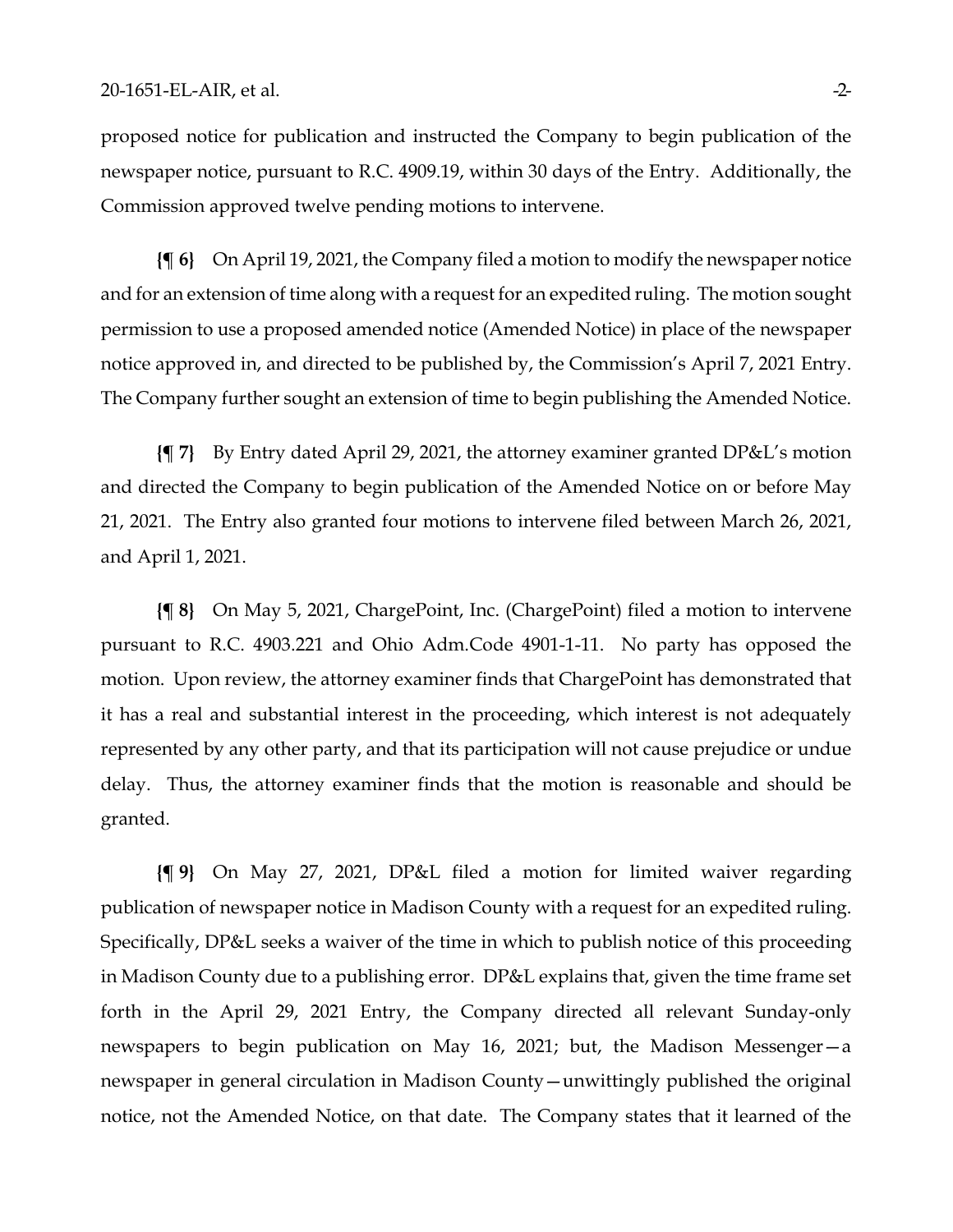error after the May 16 edition was printed and, thus, was unable to begin publication of the Amended Notice in the Madison Messenger before the May 21, 2021 deadline. On the other hand, the Company confirms that publication of the Amended Notice began in the remaining 25 newspapers within DP&L's service territory before the May 21, 2021 deadline.

**{¶ 10}** Therefore, the Company requests a waiver of its duty to begin publishing the Amended Notice on or before May 21, 2021, in Madison County only. The Company represents that it will run the Amended Notice in the Madison Messenger once a week for two consecutive weeks, per R.C. 4909.19, beginning the second Sunday after any Entry granting the requested waiver. The Company further represents that no party has objected to expedited consideration of its motion, with twelve intervenors expressly stating their non-objection to the same.

**{¶ 11}** Upon review, the attorney examiner finds that the motion is supported by good cause and should be granted. Accordingly, the Company is directed to begin publication of the Amended Notice in the Madison Messenger once a week for two consecutive weeks no later than the second Sunday after the issuance of this Entry; the Amended Notice shall not appear in the legal notices section of the newspaper.

**{¶ 12}** It is, therefore,

**{¶ 13}** ORDERED, That the motion to intervene filed by ChargePoint be granted. It is, further,

**{¶ 14}** ORDERED, That the Company's May 27, 2021 motion for a limited waiver be granted, and the Company begin publication of the Amended Notice in Madison County, in accordance with Paragraph 11. It is, further,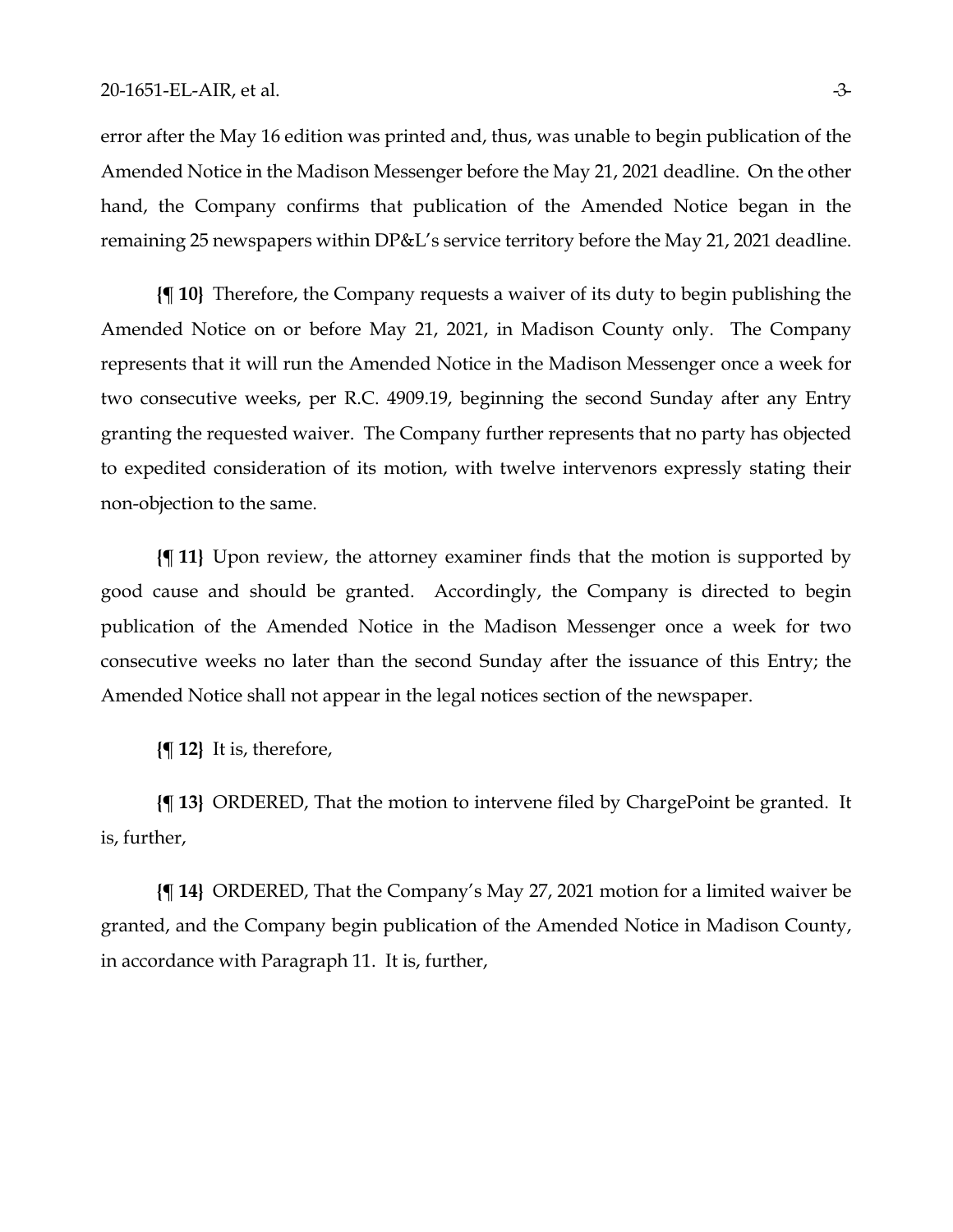**{¶ 15}** ORDERED, That a copy of this Entry be served upon all parties of record.

## THE PUBLIC UTILITIES COMMISSION OF OHIO

*/s/Patricia A. Schabo*

By: Patricia A. Schabo Attorney Examiner

GAP/hac